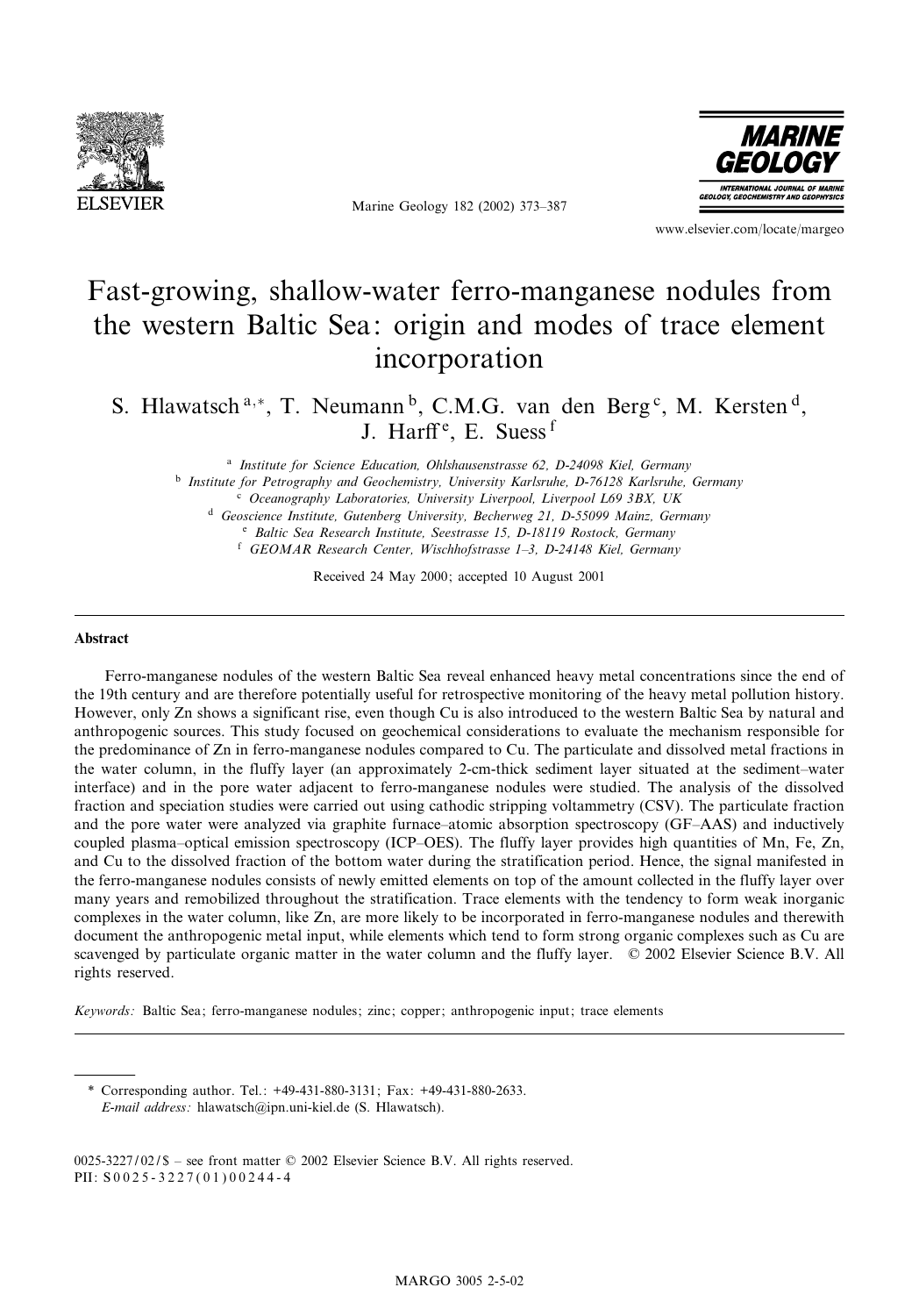# 1. Introduction

Ferro-manganese nodules from the Baltic Sea consist of alternating Mn- and Fe-(hydr)oxide (Mn-oxides, Fe-oxyhydroxides, Fe-hydroxide) layers around a central core. While the (hydr)oxides accumulate, they incorporate trace elements from the water column (e.g. Winterhalter and Siivola, 1967; Boström et al., 1982; Ingri and Pontér, 1987; Heuser, 1988). Thus the analysis of a pro¢le perpendicular to the direction of growth allows a chronological reconstruction of the trace element concentration in the seawater of the western Baltic Sea. Because of their growth rate of  $0.02 \pm 0.002$  mm yr<sup>-1</sup>, fast-growing shallow-water ferro-manganese nodules from the western Baltic Sea cover the period since industrialization around 1840 (Hlawatsch, 1999).

The origin of ferro-manganese nodules is closely related to the biogeochemical cycling of Mn and Fe induced by redox conditions, which is described in detail for lake environments (e.g. De Vitre et al., 1988; Davison, 1993) and for Baltic Sea ferro-manganese nodules (Glasby et al., 1997). The western Baltic Sea favors the formation of ferro-manganese nodules because of the seasonal thermohaline stratification, which establishes during summer from June to September. The stratification reduces the oxygen exchange between the surface and the bottom water. Hence, any microbial decay of organic matter will result in oxygen depletion in the latter. Denitrification, manganese reduction, iron reduction and sulfate reduction (Froelich et al., 1979; Berner, 1980; Berner, 1981) occur successively in the bottom water of the western Baltic Sea while stratification gradually stabilizes (Harms, 1996). This contrasts to the deep-sea sediment where these processes take place simultaneously at different depths. The different redox potentials of the  $Mn^{2+}/Mn^{4+}$ and the  $Fe^{2+}/Fe^{3+}$  redox pairs (Davison, 1993) lead to delayed dissolution of Fe compared to Mn and the precipitation of Fe before Mn. Due to autumn storms, the water column is mixed and oxygenated again and Mn and Fe precipitate around particles or form a new layer on the ferro-manganese nodules (e.g. Djafari, 1976; Heuser, 1988; Hlawatsch, 1999). This process can be microbially mediated (Nealson, 1978; Ghiorse, 1980, 1982; Lovely, 1987; Nealson et al., 1988; Mandernak et al., 1995).

Of the trace elements, Zn shows the most significant enrichment, with a surface portion enrichment at least 6 times higher compared to the center. Co rises up to three times and As shows a slight enrichment. Cu and Cd with varying concentrations show no enrichment in the surface portion (Hlawatsch, 1999). Therefore we sampled the particles, the fluffy layer (which covers the ferro-manganese nodules) and the pore water to study the adsorption and desorption of Zn and Cu onto particles as well as their complexation in the water column. The aim was to clarify the mechanisms, which are responsible for the predominance of Zn in the nodules compared to other trace elements.

## 2. Materials and methods

## 2.1. Sample location and sampling

In July 1994 and September 1995, the Blinkerhügel area in the western Baltic Sea (Figs. 1 and 2) was visited with the research vessel Prof. A. Penck. The sediment distribution of the Blinkerhügel area was evaluated via echo-sounding (DESO 25). On-line underwater photographand video-techniques were applied to view and document the distribution of ferro-manganese nodules.

Water samples were taken in July 1994 from sites 4, 8 and 9 (Fig. 2) at three depths overlying the studied ferro-manganese nodules, using a sampling device combined with on-line detection of conductivity (for salinity) and temperature (OM 87). An additional water sample was taken at each site 40 cm above the seafloor, by a diver using a common Go-Flow water-sampling device. Sediments were sampled using a Rumohrlot gravity corer. This corer sampled bottom water, an undisturbed surface sediment layer, and up to 500 mm of underlying sediment. Sediment cores within the liners were transferred into an argon flushed glove box to prevent oxidation, extruded and sliced into 10- to 20-mm discs. Sub-samples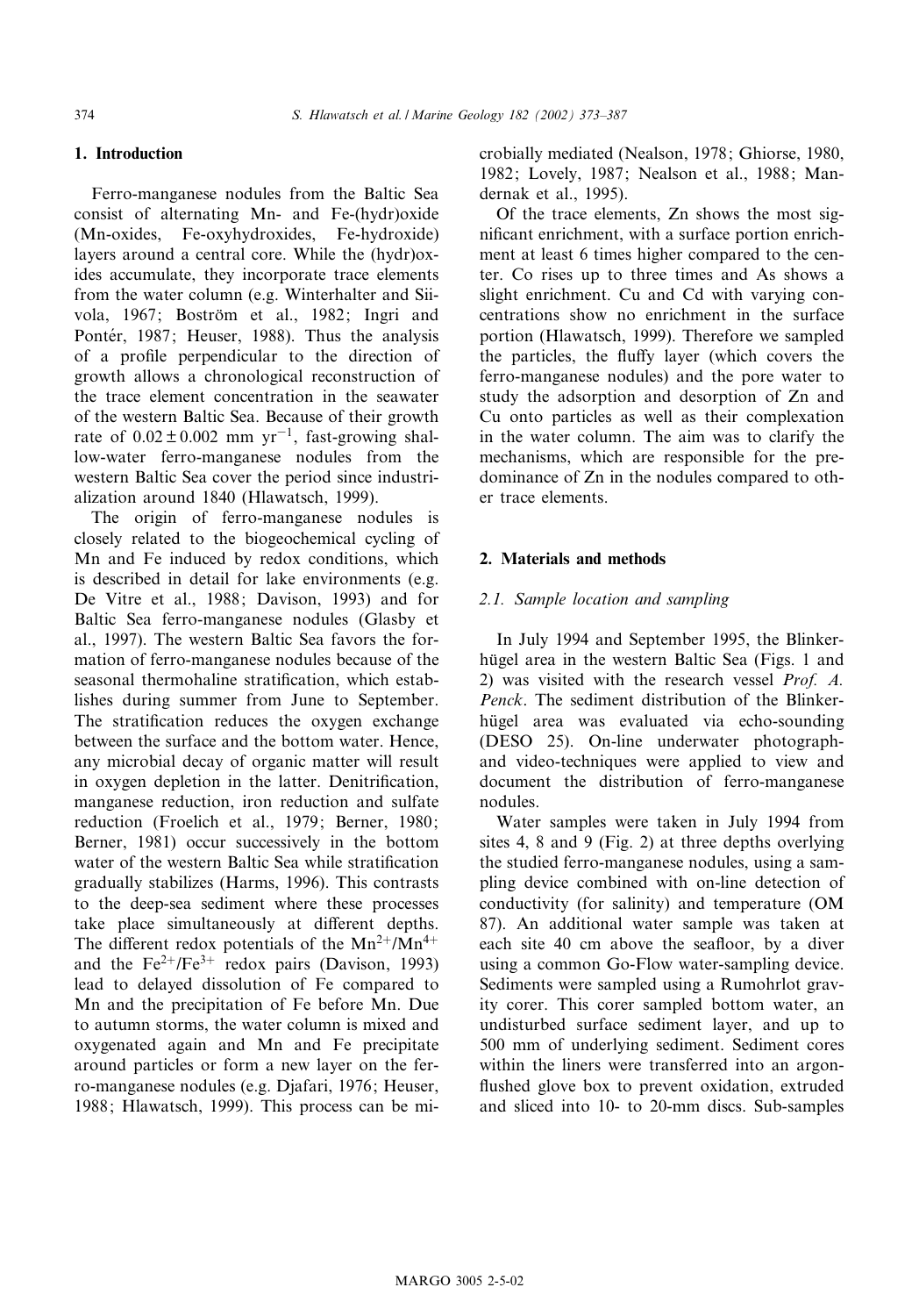

Fig. 1. Study area in the western Baltic Sea.

for bulk analyses were stored in polyethylene bottles and frozen. Pore waters were taken immediately after retrieval. The slices were transferred within the glove box in pre-cleaned polyethylene centrifuge bottles. After centrifuging, the supernatant water was filtered through 0.45-um nucleopore filters. Aliquots were used to determine sulfate and chlorite by ion chromatography. Subsamples of pore water were acidified with suprapure  $HNO<sub>3</sub>$  and kept frozen until analysis in the laboratory.

In September 1995, the same sites were resampled from a small boat (dinghy). At this time, instead of the sediment samples of the 2-



Fig. 2. Position of the sampled stations at the Blinkerhügel (interpreted after echo-sounding data).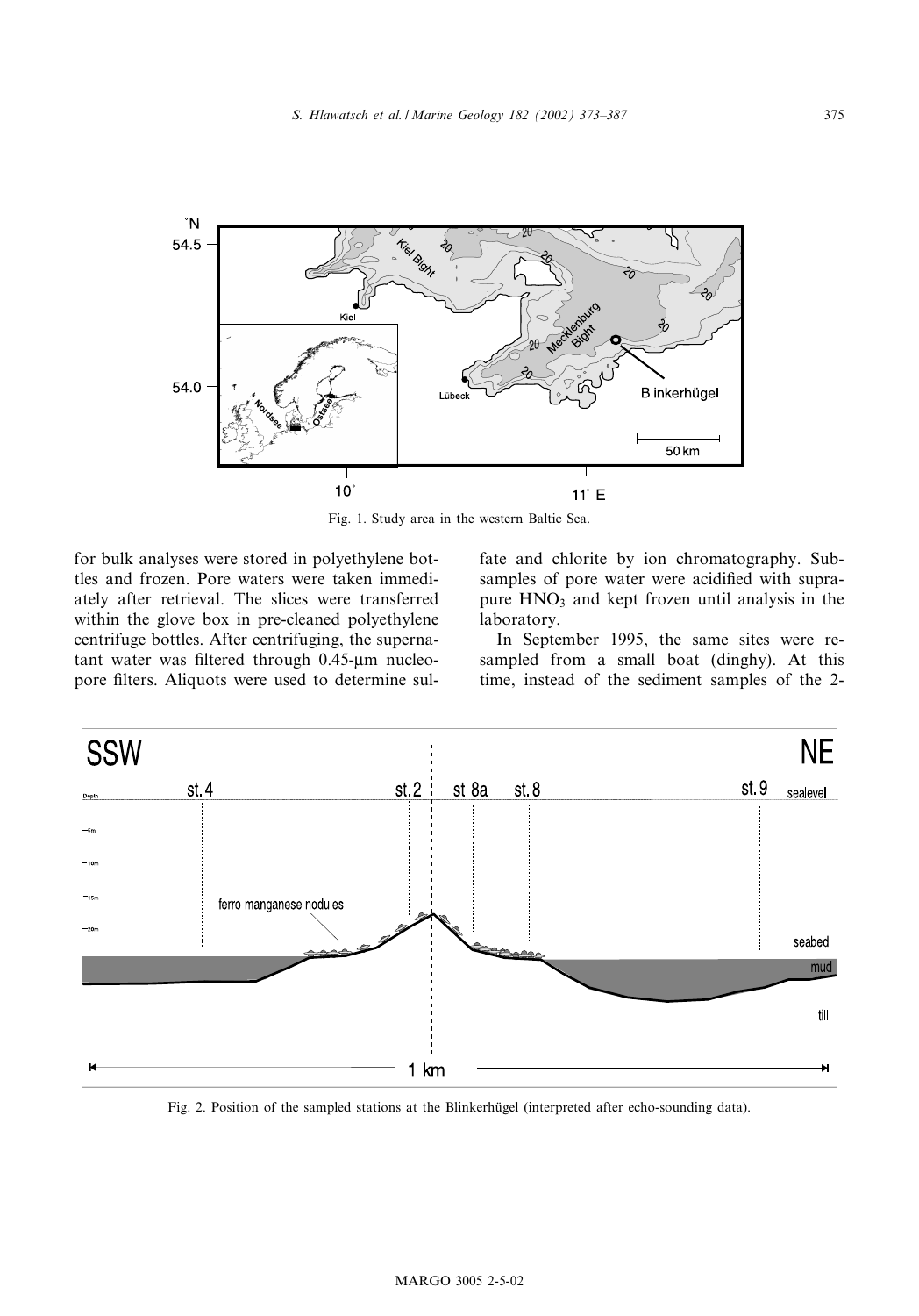cm-thick fluffy layer situated at the sedimentwater interface, were taken by divers which introduced a small pipe of 0.5 cm diameter of a Mercos hand water-sampling device directly into the fluffy layer. Immediately after retrieval, the oxygen concentrations of sub-samples were determined using the Winkler method (Grasshoff et al., 1983). The fluffy layer samples were centrifuged and filtered in an argon-filled glove-box. Temperature, Eh,  $pH$ ,  $pH_2S$ , and alkalinity were determined on sub-samples in the glove-box with a pH-meter and electrodes. The redox electrode from Ingold was calibrated with Eh-buffer solution. The  $pH_2S$  measurements were carried out with an Ingold electrode (Frevert and Galster, 1978). Two sub-samples (0.5 l of the water column, 0.1 1 of the fluffy layer-pore water) of the dissolved fraction  $< 0.45$  µm were taken. One was acidi¢ed and refrigerated and one was frozen until determination of the total and labile fraction of metals via cathodic stripping voltammetry (CSV). Additional 500-ml samples from the water column were pressure-filtered under argon through a pre-cleaned  $(0.1 \text{ M} \text{ redist. HNO}_3)$  nucleoporetype membrane filter (0.45 µm, polycarbonate, Schleicher and Schüll). These were kept frozen until analysis. All sampling equipment was acidwashed prior to usage.

# 2.2. Analysis of the particulate and dissolved metal fraction in the water column, fluffy layer and pore water

The concentrations of Zn and Cu in the particulate fraction were analyzed after total digestion of the loaded filters with graphite furnace-atomic absorption spectroscopy (GF^AAS). Mn and Fe of the particulate phase and the pore water was analyzed with inductively coupled plasma^optical emission spectroscopy (ICP-OES). The filters were dried under a clean bench in a clean room and evacuated in a desiccator until they reached constant weight. The total digestion was carried out in pressure bombs (Berghof) with 2.5 ml of concentrated redistilled  $HNO<sub>3</sub>$  and 200  $\mu$ l hydrofluoric acid  $(300 \mu I \text{HF}$  for the fluffy layer). All reagents used in this study were of Merck Suprapure quality. Dilutions were prepared with MilliQ water. Ammonia and hydrochloric acid were purified by quartz distillation. All solutions and samples were kept refrigerated respectively frozen. The quality of the analyses was checked by the BCSS-1 (National Research Council Canada, Marine Sediment) certified reference material (CRM) by several replicate measurements. The blanks showed no signs of significant contamination. The relative standard deviations were: Mn 11%, Fe 12%, Zn 20%, and Cu 19%.

The filtrate ( $< 0.45$  µm) fraction was analyzed for Mn, Fe, Zn, and Cu at the Oceanography Laboratories, University of Liverpool, using CSV (Autolab voltammeter (Eco Chemie) plus Metrohm hanging mercury drop electrode (663 VA stand)). Each voltammetric scan was preceded by adsorptive deposition of the metals after complexation with an added ligand on the hanging mercury drop electrode.  $N_2$  was used to purge the cell for 5 min to remove the oxygen. Each scan was repeated three times and the measurement was repeated after addition of a standard to calibrate the sensitivity. Duplicate analyses were carried out to check the reproducibility. The relative standard deviation was generally below 20%, and for most samples  $< 10\%$ . The procedures applied and reagents used are listed in Table 1.

The competition between the added, known ligand, and the natural unknown ligands was used to gain information about the complex stability of the studied metals with the unknown ligand occurring naturally in the seawater. The samples for this analysis were kept frozen. All metals forming less stable complexes with ligands other than those added can be detected. With this information, a relative stability of the natural ligand was calculated by:

$$
\alpha_{\rm ML} = \frac{\alpha_{\rm MAL}(\text{total M} - \text{label M})}{\text{label M}}
$$

where  $\alpha_{ML}$  is the  $\alpha$ -coefficient for the metal/natural ligand (L) complex  $\alpha_{ML} = [ML]/[M^{n+}]$ ;  $\alpha_{ML}$ is the  $\alpha$ -coefficient for the complex with the added ligand, and labile M is the voltammetric labile fraction. Values for  $\alpha_{\text{MAL}}$  were calculated from  $\alpha_{\text{MAL}} = (\text{AL})^n \beta'_{\text{MALn}}$ , while values for  $\beta'_{\text{MALn}}$ were taken from the literature (Zn, van den Berg, 1991; Cu, Campos and van den Berg,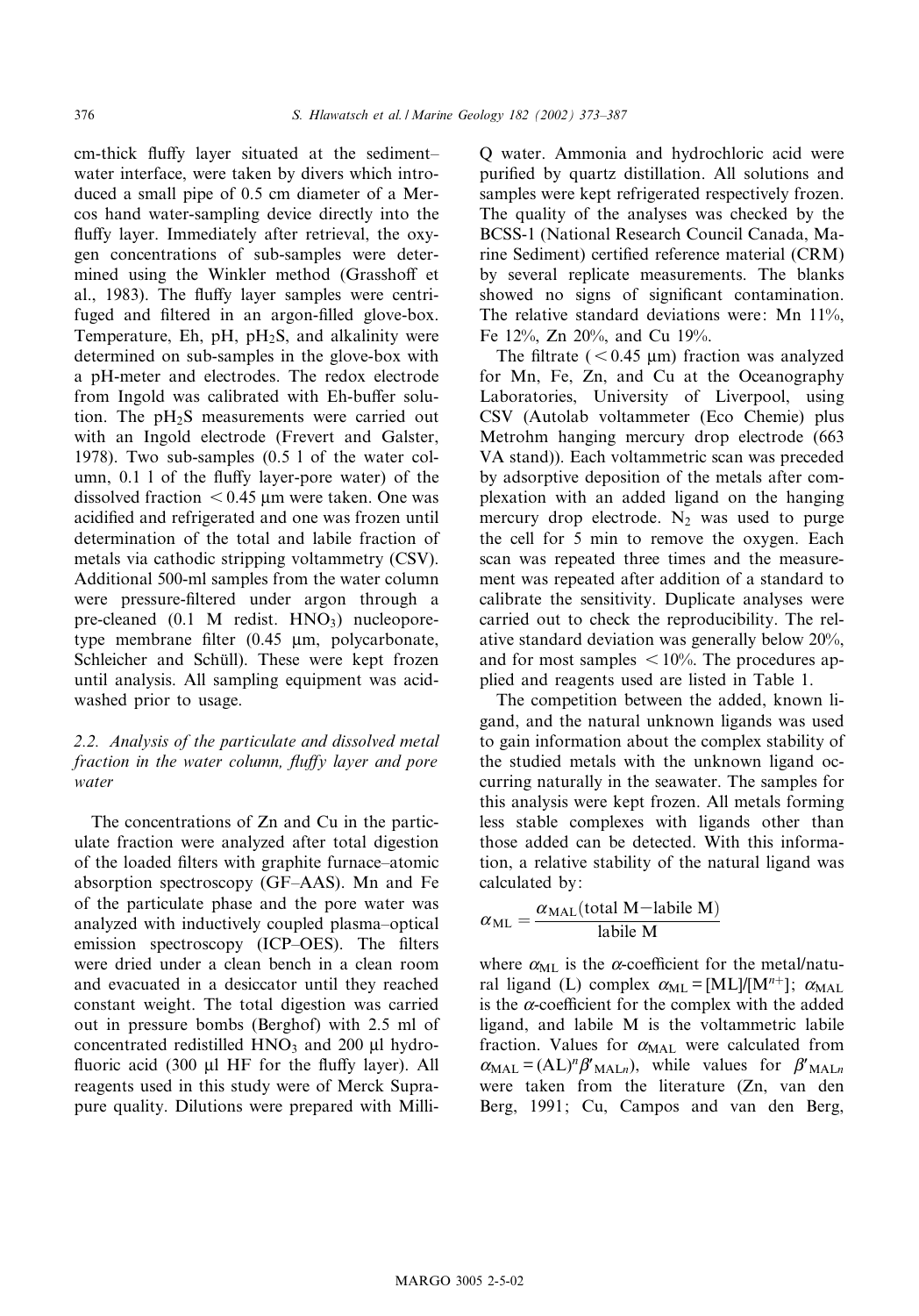|                         | Mn                                                                                                            | Cu, Zn                                                                                                        |                                                                                                                                                                          |
|-------------------------|---------------------------------------------------------------------------------------------------------------|---------------------------------------------------------------------------------------------------------------|--------------------------------------------------------------------------------------------------------------------------------------------------------------------------|
| <b>Buffer</b>           | 0.01 M Tris (Tris<br>(hydroxymethyl) aminomethane)<br>in 0.005 M HCl                                          | 0.01 M Tris (Tris<br>(hydroxymethyl)aminomethan)<br>in 0.005 M HCl                                            | $\cdot$ 0.01 M PIPES (piperazine- $NN$ -<br>bis-2-ethane sulfonic acid<br>monosodium salt) in 0.5 M<br>ammonia<br>$\cdot$ 25 µl 0.1 M<br>hydroxylammoniumchloride        |
| Ligand                  |                                                                                                               | $0.01$ M oxine $(8-$<br>hydroxyquinoline) in 0.02 HCl                                                         | 20 μM 1-N-2-N in methanol                                                                                                                                                |
| Other reagents          | Ammonia to neutralize acidified<br>samples                                                                    | Ammonia to neutralize acidified<br>samples                                                                    | Ammonia to neutralize acidified<br>sample; 1.8 mM $H_2O_2$                                                                                                               |
| Further treatment       | UV-irradiation for 3 h using a<br>100-W mercury lamp for the<br>determination of total metal<br>concentration | UV-irradiation for 3 h using a<br>100-W mercury lamp for the<br>determination of total metal<br>concentration | UV-irradiation for 3 h using a<br>100-W mercury lamp for the<br>determination of total metal<br>concentration; mixture was heated<br>in a microwave oven $(60^{\circ}C)$ |
| Adsorption time (s)     | $5 - 100$                                                                                                     | $5 - 45$                                                                                                      | $10 - 65$                                                                                                                                                                |
| Equilibration time (s)  | 10                                                                                                            | 10                                                                                                            | 10                                                                                                                                                                       |
| Deposition potential    | $-1.7$                                                                                                        | $-1.4$                                                                                                        | $-0.15$                                                                                                                                                                  |
| Equilibration potential | $-1.3$                                                                                                        | $-0.2$                                                                                                        | $-0.25$                                                                                                                                                                  |
| Initial potential       | $-1.3$                                                                                                        | $-0.2$                                                                                                        | $-0.25$                                                                                                                                                                  |
| Final potential         | $-1.65$                                                                                                       | $-1.45$                                                                                                       | $-0.7$                                                                                                                                                                   |
| Techniques              | square wave                                                                                                   | square wave                                                                                                   | sampled DC                                                                                                                                                               |
| Frequency               | $10$ Hz                                                                                                       | 50 Hz                                                                                                         |                                                                                                                                                                          |
| Modulation amplitude    | 0.025                                                                                                         | 0.025                                                                                                         |                                                                                                                                                                          |
| Step potential          | 0.0244                                                                                                        | 0.00244                                                                                                       | 0.00366                                                                                                                                                                  |
| Interval time           |                                                                                                               |                                                                                                               | 0.1                                                                                                                                                                      |

Table 1 Methods of metal determination via CSVa

<sup>a</sup> Concentrations indicated are the final concentrations in the sample.

1994; Fe, Gledhill and van den Berg, 1994) and adjusted for the salinity values recorded in this study.

To obtain the total metal concentration, the natural ligands were destroyed (UV digestion for 4 h using a 100-W medium pressure mercury lamp) prior to analysis.

# 2.3. Calculation of the fluxes between sediment, fluffy layer and water column

The fluxes between the fluffy layer, the sediment and the water column were calculated assuming molecular diffusion corresponding to Fick's law (Sweerts et al., 1991; Ullmann and Aller, 1982) which is valid only under steady-state conditions, and if bioturbation is neglected:

 $F = -{}^{3}D_{S} \Delta c \Delta x^{-1}$ 

where F is the flux in mol cm<sup>-2</sup> s<sup>-1</sup>,  $\emptyset$  is the dimensionless porosity,  $D<sub>S</sub>$  is the diffusion coefficient in cm<sup>2</sup> s<sup>-1</sup>, and the  $\Delta c \Delta x^{-1}$  is the concentration gradient in mol  $cm<sup>-3</sup>$ .

The porosities of the whole cores were calculated from the weight loss after drying (0.93 for mud cores from Stations 4 and 9, and 0.73 for the till core from Station 8). The diffusion coefficients were taken from Li and Gregory (1974) and recalculated to the in situ temperature. For the calculation of the fluxes between the fluffy layer and the water column a layer of 1 mm was assumed, even though the concentration was obtained from a sample collected 40 cm above the sediment surface, since the 1-mm-thick layer above the sediment is the area were diffusion dominates. Above this layer the water column is mixed by turbulent currents.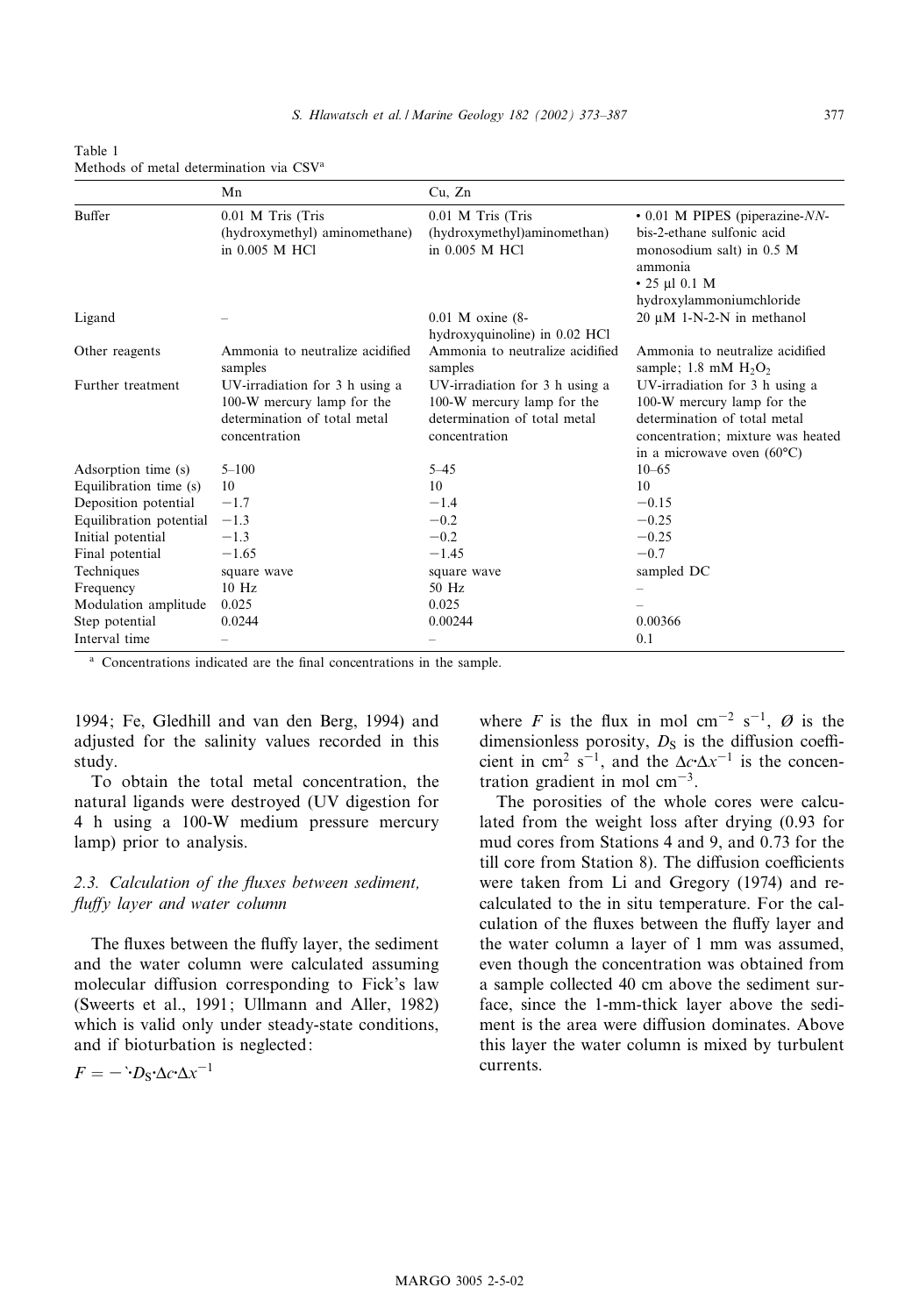

Fig. 3. Oxygen concentration (mM) at the Blinkerhügel area in July 1994 and September 1995 (italic: fluffy layer).

#### 3. Results and discussion

# 3.1. Transformation of dissolved and particulate Mn-, Fe-, Zn- and Cu-species in the water column

The Mecklenburg Bight exhibits a monomictic circulation: the water column is well mixed throughout winter, spring, and autumn. The stagnant summer stratification begins usually in June and ends in September (Harms, 1996). The sampled periods cover two occasions to study the possible dependence of the formation of ferro-manganese nodules on hydrographic conditions. In general, the analyzed dissolved and particulate concentrations are in agreement with those reported by others (e.g. Kremling, 1978; Brügmann and Matschulat, 1997).

During the July 1994 sampling campaign, the stratification was just established at a depth of  $7-$ 10 m, which led to varying intensities of oxygen

depletion over the entire study area. On the northeastern slope of the till rise Blinkerhügel, oxygen concentrations were below 0.04 mM in the bottom water (Fig. 3). Parts of the mud basins were already anoxic (Site 9). Observations of the sediment surface by divers showed that a significant amount of star fishes, mussels and other benthic organisms were using the elevated till as a refuge. During the September 1995 campaign, the stratification was found to be well established for more than 2 months and the entire bottom water was anoxic. In contrast to the situation in July 1994, no fauna could be observed and the area was nearly deserted. Video observations showed only a few, lifeless epibenthic species indicating that low oxygen concentrations in the bottom water had existed for 2^4 weeks (D. Schiedek, IOW, personal communication). Table 2 shows the geochemical parameters in the fluffy layer in September 1995. Oxygen and  $H_2S$  con-

Table 2 Geochemical parameters in the fluffy layer in September 1995

| Parameter      | Station 9         | Station 8 | Station 8a | Station 2 | Station 4 |  |
|----------------|-------------------|-----------|------------|-----------|-----------|--|
| $T$ (°C)       | 15.8              | 15.3      | 14.4       | 14.4      | 14.9      |  |
| pH             | 7.64              | 7.37      | 7.38       | 7.28      | 7.44      |  |
| Alkalinity (M) | 0.0017            | 0.0018    | 0.0017     | 0.0022    | 0.0018    |  |
| Oxygen $(mM)$  | n.d. <sup>a</sup> |           | n.d.       | n.d.      |           |  |

<sup>a</sup> Not determined.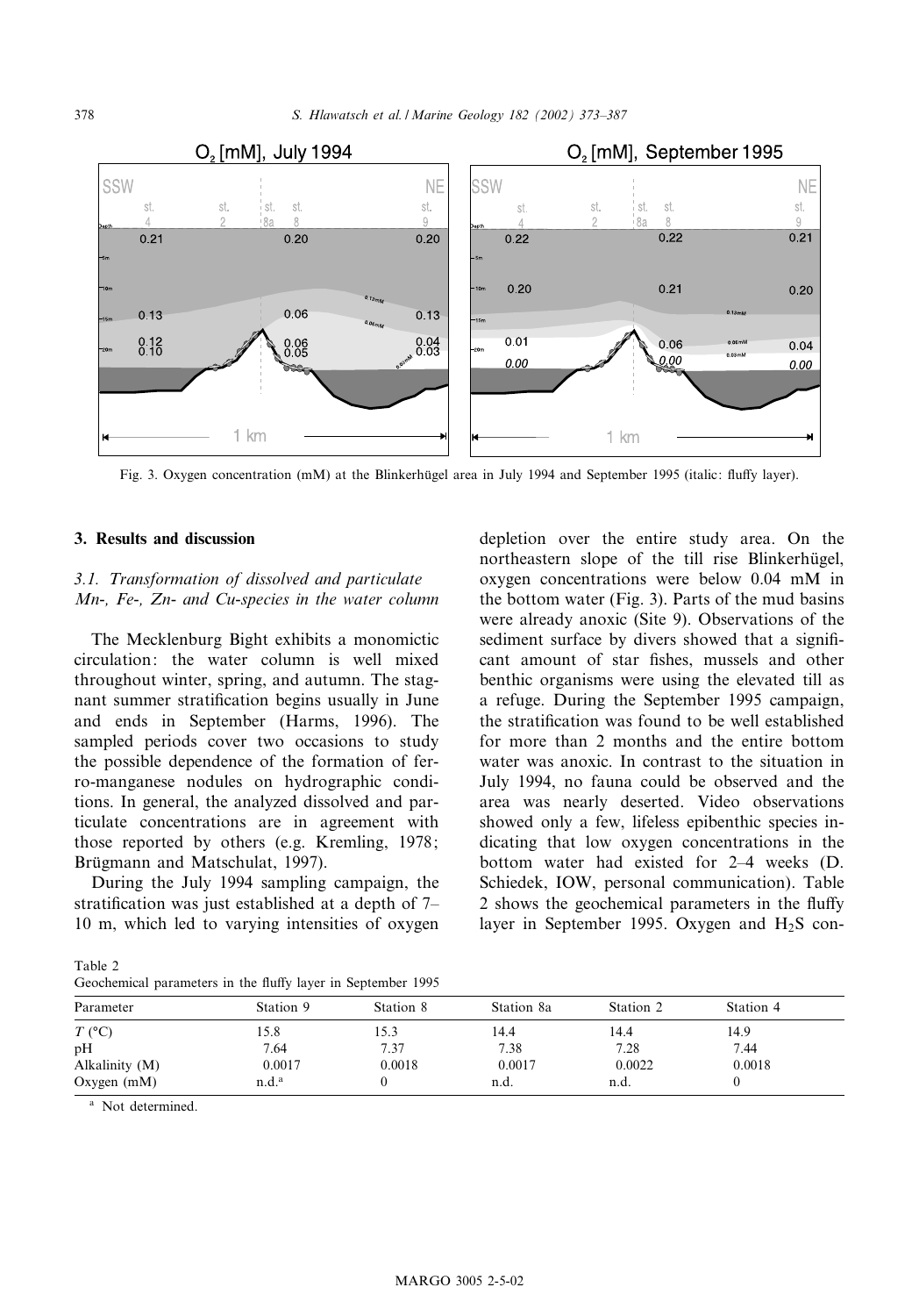

Fig. 4. Mn concentrations (nM) in the dissolved and the particulate phase  $(\%)$  of the water column in the Blinkerhügel area (italic: fluffy layer).

centrations were both below the detection limit. This means that the system was sub-oxic but not yet sulfidic.

Particulate Mn  $(Mn<sub>part</sub>)$  dissolves already at the beginning of the stratification period (Fig. 4). On the northeastern slope, where oxygen concentrations were below 0.04 mM, dissolved  $(Mn_{diss})$  concentrations were up to 427 nM (Station 9)  $-$  a more than 200-fold enrichment compared to the 2 nM usually found in the oxygenated water column. Next to this station, in 18 m water depth directly above the sediment at Station 4, elevated values of  $Mn_{part}$  above 10 g kg<sup>-1</sup> occurred. This indicates that the sediment was already anoxic.

 $Mn^{2+}$  ions, remobilized from the anoxic pore waters, precipitate around suspended particles as soon as they drift into more oxygenated parts of the water column, or forming a new layer at the ferro-manganese nodules on the elevated till rise. The widespread anoxia in the Blinkerhügel area in September 1995 led to Mn<sub>diss</sub>-enriched bottom water (Figs. 3 and 4). At the NE section of the Blinkerhügel area, where the anoxic conditions established earlier, the Mn<sub>diss</sub> concentrations were 10 times higher than in the SSW section. The pore water of the fluffy layer even revealed Mn<sub>diss</sub> values up to 7  $\mu$ M (Station 9). Fe<sub>diss</sub> concentrations in the bottom water in July 1994 were,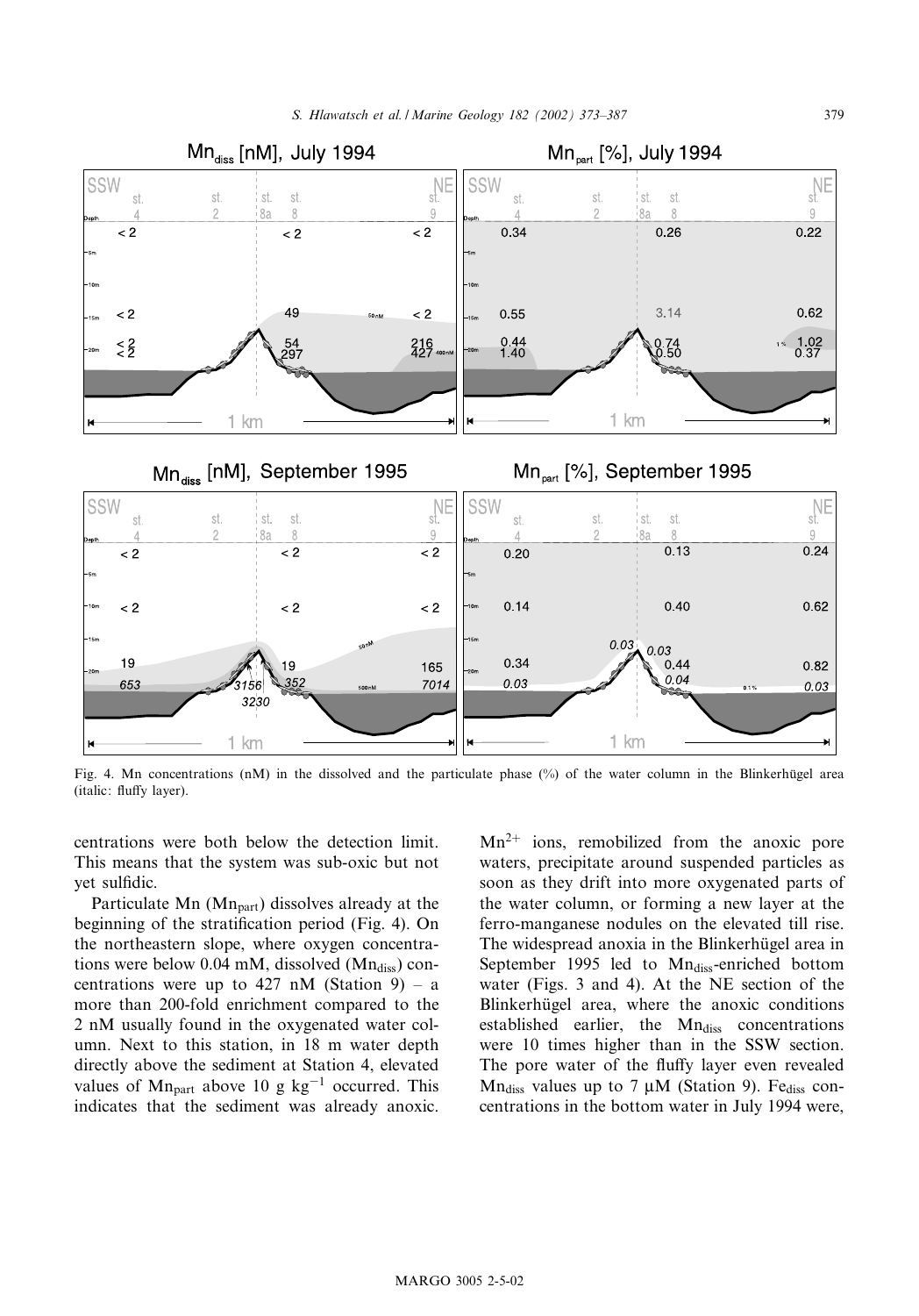

Fig. 5. Fe concentrations (nM) in the dissolved and the particulate phase  $(\%)$  of the water column in the Blinkerhügel area (italic: fluffy layer).

with 50 nM, only five times higher than in the surface water, while the highest Fe<sub>diss</sub> levels up to 0.65 mM were determined in September (Fig. 5).

In July 1994, the concentration of  $Zn_{diss}$  was below 50 nM, and that of  $Cu<sub>diss</sub>$  was around 10 nM throughout the water column and the fluffy layer (Figs. 6 and 7). Highest concentrations for both metals (Zn 1455 nM, Cu 189 nM) were detected in the fluffy layer in September. In contrast to Mn and Fe, both elements were enriched in the fluffy layer on the less-anoxic SSW slope of the Blinkerhügel.

## 3.2. The fluffy layer: source for manganese, iron, zinc and copper ?

The highest concentrations of  $Mn_{diss}$ , Fe $_{diss}$ ,  $Zn_{diss}$  and  $Cu_{diss}$  occurred in the fluffy layer (Figs.  $4-7$ ). Fig. 8 shows the fluxes between the fluffy layer, the sediment, and the water column, assuming molecular diffusion corresponding to Fick's law. The resulting diffusive fluxes presented in Fig. 8 must be considered as order of magnitude estimates, since steady-state conditions were assumed and bioturbation neglected. The latter, however, is justified because of the overall low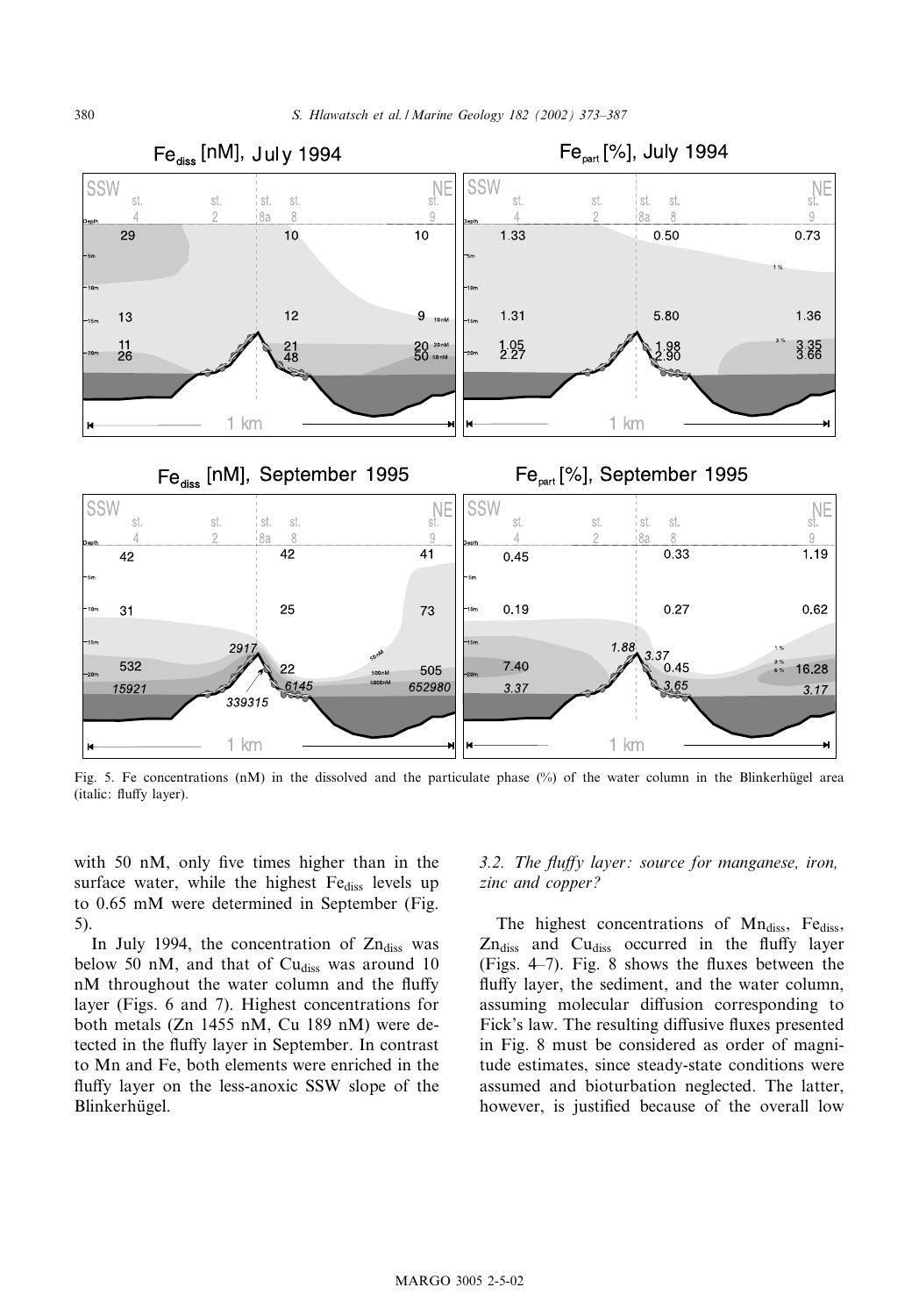

Fig. 6. Zn concentrations (nM) in the dissolved and the particulate phase (ppm) of the water column in the Blinkerhügel area (italic: fluffy layer).

benthic activity at this site. Moreover the change in relative magnitude of these fluxes during the course of the year is of interest rather than absolute values. In winter, only the sediment is anoxic and a source for dissolved Mn and Fe, resulting in low Mn- and Fe-fluxes from the sediment into the water column (Harms, 1996). With the onset of stratification, the situation changes completely. The oxygen concentrations decrease in the bottom water, and the anoxic conditions rise slowly into the water column. In July 1994, the oxygen concentrations in the bottom water below 0.06 mM

were found together with enhanced Mn and Zn dissolution in the fluffy layer at the sedimentwater interface. This leads to elevated fluxes of both Mn<sub>diss</sub> (5.1–8.7 mmol cm<sup>-2</sup> s<sup>-1</sup>) and Zn<sub>diss</sub> (270–580 µmol cm<sup>-2</sup> s<sup>-1</sup>) from the fluffy layer into the bottom water. The solid phase Fe is still retained (Figs. 4, 6 and 8, Table 3). In September 1995, the fluffy layer experiences oxygen concentrations below  $0.01 \text{ mM}$  – conditions under which Fe starts to dissolve. Hence, significant fluxes of Fe up to 32 mmol  $cm^{-2}$  s<sup>-1</sup> from the fluffy layer into the water column were estimated (Figs. 5 and 8).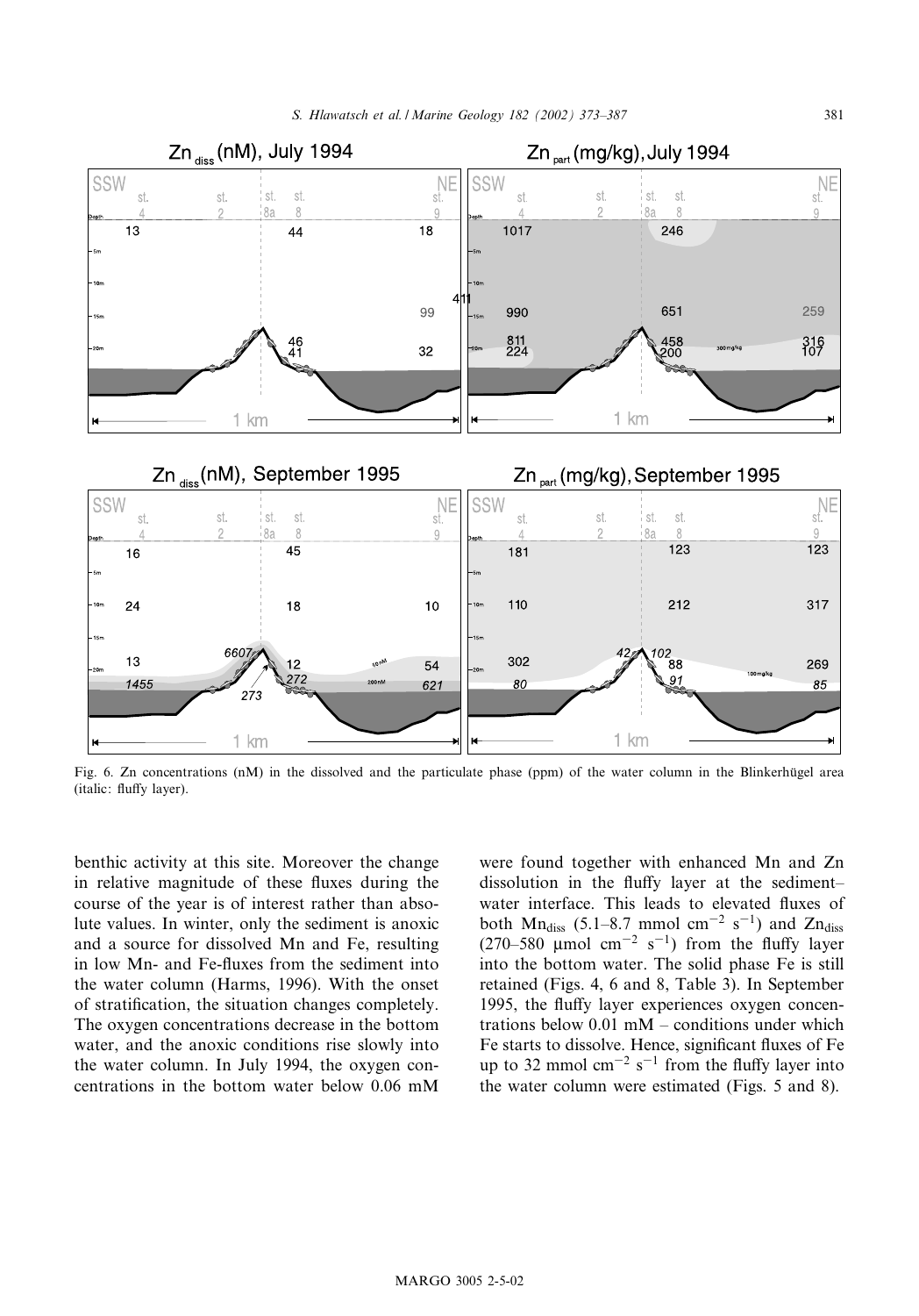

Fig. 7. Cu concentrations  $(mM)$  in the dissolved and the particulate phase (ppm) of the water column in the Blinkerhügel area (italic: fluffy layer).

## 3.3. Are the mobilized trace elements available for ferro-manganese nodules?

The availability of the mobilized elements for adsorption onto ferro-manganese nodules depends on the strength of competitive complexes that may be formed with ligands in the water column and in the fluffy layer. The elements are enriched in the dissolved fraction as well as in the voltammetric labile fraction (Fig. 9). However,

the log  $\alpha$  values ( $\alpha_{ML} = [ML]/[M^{n+}]$ ), which represent the stability of complexed Fe, Cu, and Zn in the water column and the fluffy layer, indicate that Fe and Cu are present in much stronger complexes than  $Zn$  (Fig. 10). These findings agree with studies carried out in lakes, where Zn is well known to form inorganic complexes whilst Cu and Fe rather form strong organic complexes (Sigg et al., 1995; Xue et al., 1995).

Interestingly, the complexes of Cu and Fe with

Fig. 8. Mn-, Fe-, Zn- and Cu-fluxes from the fluffy layer into the water column and into the pore water regime during stagnation periods at the Blinkerhügel (dashed arrows: after Harms, 1996).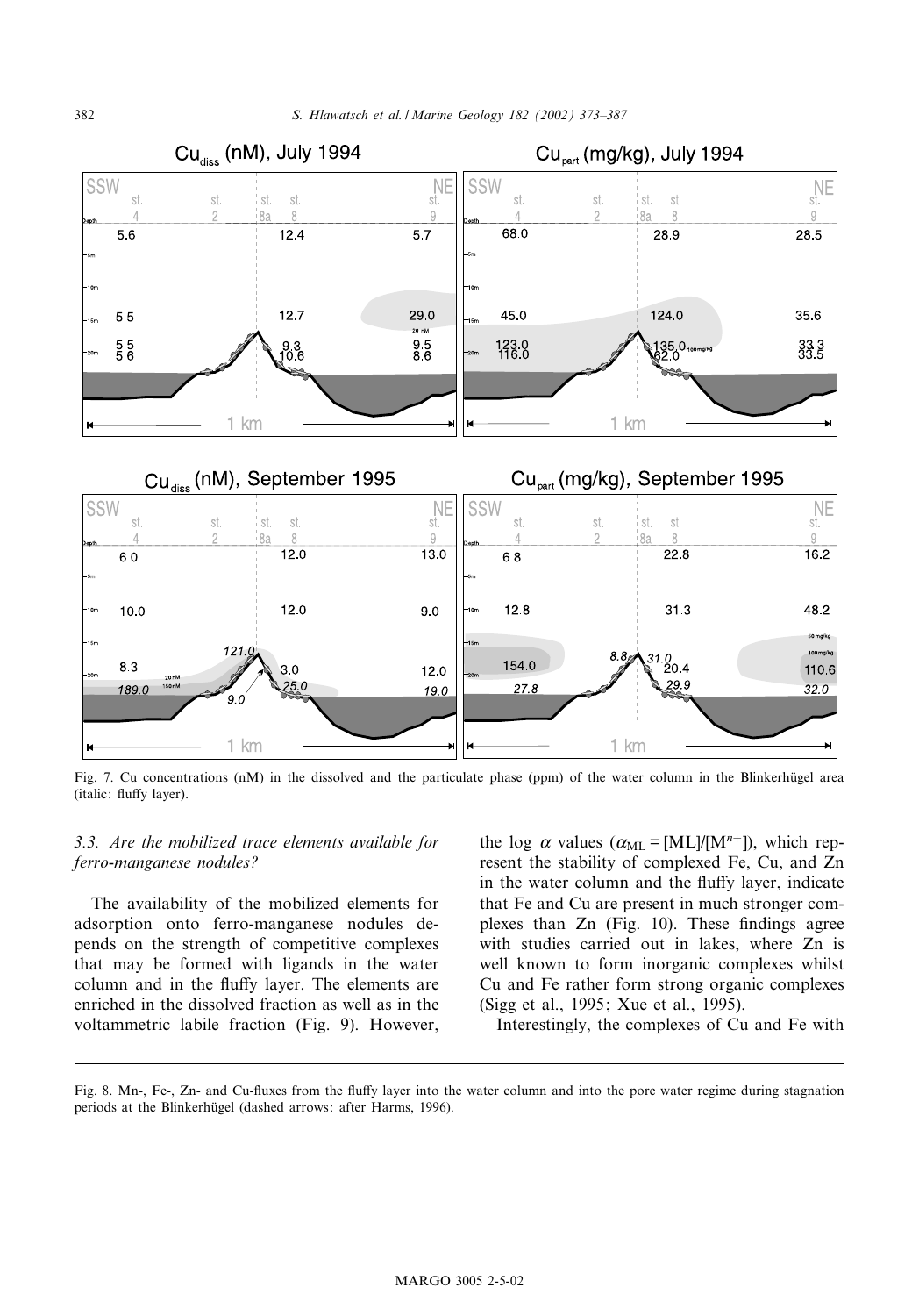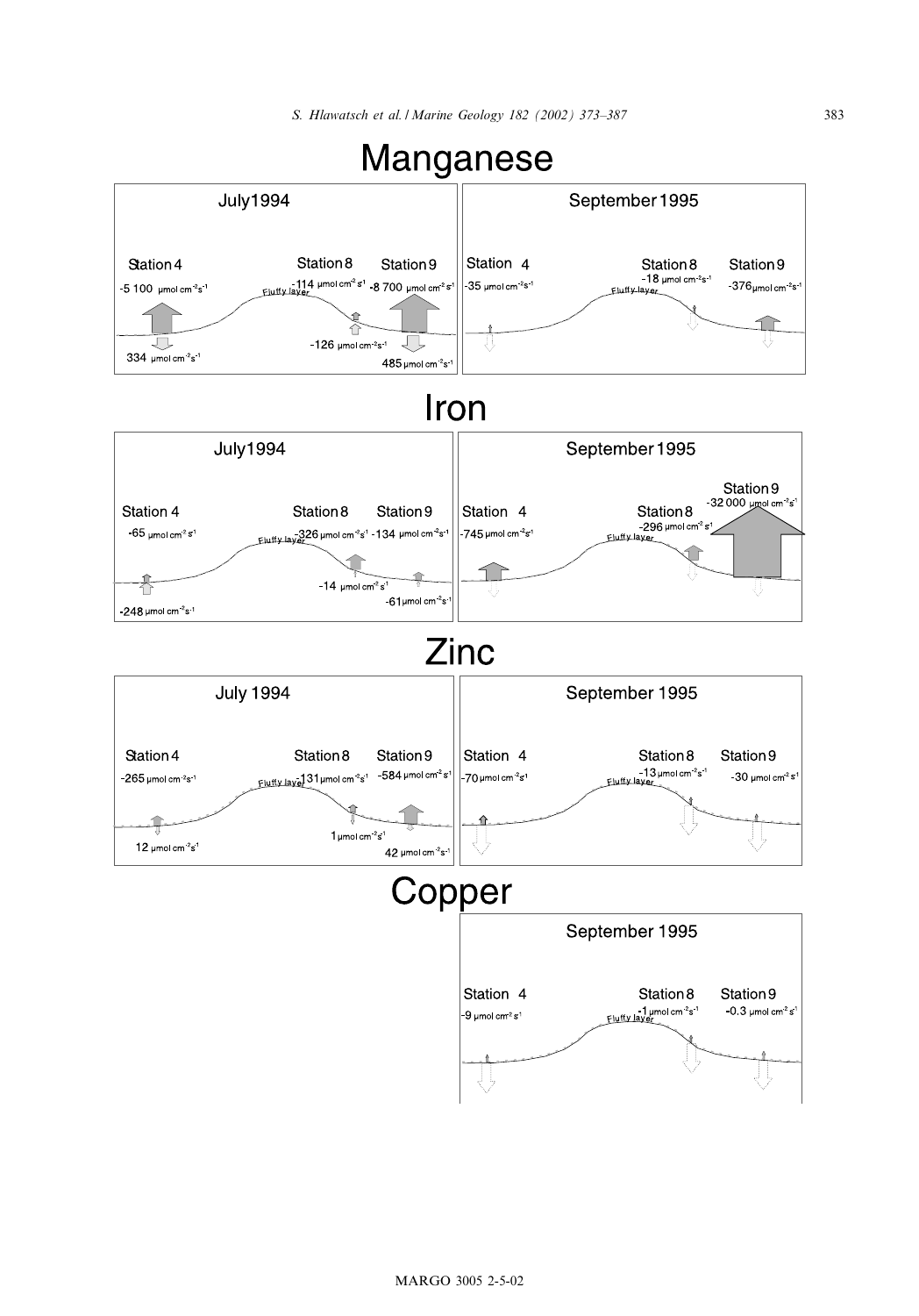| Table 3                                                       |  |  |  |  |
|---------------------------------------------------------------|--|--|--|--|
| Geochemical parameters of the pore water sampled in July 1994 |  |  |  |  |

| Depth              | $\rm Fe$     | Mn           | ${\bf Zn}$ | pH       | $H_2S$                | Alkalinity     | $SO_4$       | Chlorinity   |
|--------------------|--------------|--------------|------------|----------|-----------------------|----------------|--------------|--------------|
| (cm)               | $(\mu M)$    | $(\mu M)$    | $(\mu M)$  |          | $(\mu M)$             | (M)            | (mM)         | (g/l)        |
| Station 9          |              |              |            |          |                       |                |              |              |
| $0 - 1$            | 2.83         | 174.59       | 11.96      | 6.67     | $\rm b.d.^a$          | b.d.           | b.d.         | b.d.         |
| $1 - 2$            | 16.29        | 69.79        | 2.72       | 6.42     | $0.4\,$               | 0.030          | 20.7         | 12.9         |
| $2 - 3$            | 12.59        | 23.28        | 2.69       | 6.25     | $0.1\,$               | 0.002          | 21.7         | 13.9         |
| $3 - 4$            | 52.61        | 19.06        | 2.77       | 6.10     | 0.1                   | 0.003          | 19.5         | 12.6         |
| $4 - 5$            | 1.13         | 14.91        | 2.66       | 6.22     | 0.4                   | 0.003          | 21.3         | 12.4         |
| $5 - 6$            | 1.36         | 10.68        | 2.68       | 6.46     | 0.4                   | 0.004          | 20.7         | 12.5         |
| $6 - 7$            | 1.86         | 14.76        | 2.58       | 6.54     | 1.1                   | 0.005          | 19.4         | 12.4         |
| $7 - 8$            | 1.47         | 12.98        | 2.63       | 6.61     | 0.4                   | 0.006          | 18.1         | 12.3         |
| $8 - 9$            | 2.44         | 11.38        | 2.51       | 6.66     | 1.6                   | 0.007          | 16.4         | 12.1         |
| $9 - 10$           | 2.85         | 9.74         | 2.43       | 6.77     | 0.9                   | 0.007          | 16.9         | 12.1         |
| $10 - 12$          | 1.43         | 9.99         | 2.42       | 6.76     | 145 844.2             | 0.008          | 16.5         | 12.0         |
| $12 - 14$          | 1.09         | 9.19         | 2.45       | 6.86     | 171078.0              | 0.010          | b.d.         | 12.0         |
| $14 - 16$          | 2.54         | 9.17         | 2.49       | 6.97     | 136050.7              | 0.010          | 14.7         | 11.8         |
| $16 - 18$          | 0.64         | 7.95         | 2.52       | 6.92     |                       |                |              |              |
| $18 - 20$          | 0.79         | 8.25         | 2.48       | 6.93     | 232 809.6<br>230456.8 | 0.010<br>0.010 | 12.2<br>13.5 | 11.6<br>11.7 |
| $20 - 22$          |              |              | 2.43       |          |                       |                | 12.8         |              |
|                    | 1.41         | 7.90         |            | 6.99     | 232809.6              | 0.012          |              | 11.8         |
| Station 8a-21 m    |              | 0.00         | $0.00\,$   |          |                       | b.d.           | 21.0         |              |
| $0 - 1$<br>$1 - 2$ | 66.28        |              |            | 7.27     | b.d.                  |                |              | 12.8         |
|                    | 30.92        | 0.35         | 2.84       | 6.97     | b.d.                  | b.d.           | 18.4         | 12.7         |
| $2 - 3$            | $_{\rm b.d}$ | b.d          | b.d.       | 6.80     | b.d.                  | b.d.           | 17.0         | 11.6         |
| $3 - 4$            | 17.10        | 1.47         | 2.69       | 6.63     | b.d.                  | b.d.           | 19.1         | 12.5         |
| $4 - 5$            | 85.43        | 6.33         | 3.14       | 6.66     | b.d.                  | b.d.           | 18.5         | 11.8         |
| $5 - 6$            | 15.67        | 14.54        | 2.72       | 6.73     | b.d.                  | b.d.           | 19.2         | 12.3         |
| $6 - 7$            | 7.38         | 11.98        | 2.51       | 6.70     | b.d.                  | b.d.           | 19.9         | 12.6         |
| $7 - 8$            | 7.29         | 13.69        | 2.58       | 6.81     | b.d.                  | b.d.           | 23.6         | 14.5         |
| Station 8-23 m     |              |              |            |          |                       |                |              |              |
| $0 - 1$            | 6.79         | 2.58         | 2.72       | 7.27     | b.d.                  | b.d.           | 22.8         | 12.6         |
| $1 - 2$            | 2.74         | 37.22        | 2.57       | 7.16     | b.d.                  | b.d.           | 20.5         | 12.5         |
| $2 - 3$            | 1.65         | 25.30        | 2.63       | 6.94     | b.d.                  | b.d.           | 19.1         | 12.3         |
| $3 - 4$            | 4.57         | 28.43        | 2.39       | 6.97     | b.d.                  | b.d.           | 18.0         | $11.1\,$     |
| $4 - 5$            | 6.12         | 18.26        | 2.77       | 6.99     | b.d.                  | b.d.           | 21.7         | 12.6         |
| $5 - 6$            | $_{\rm b.d}$ | $_{\rm b.d}$ | b.d.       | 7.01     | b.d.                  | b.d.           | $5.1\,$      | $3.1\,$      |
| $6 - 7$            | 14.88        | 30.09        | 3.04       | $7.00\,$ | b.d.                  | b.d.           | 18.5         | 12.2         |
| Station 4          |              |              |            |          |                       |                |              |              |
| $0 - 1$            | 1.38         | 102.88       | 5.47       | 6.98     | b.d.                  | 0.004          | 18.9         | 12.6         |
| $1 - 2$            | 56.63        | 30.56        | 2.86       | 6.53     | b.d.                  | 0.003          | 20.1         | 12.6         |
| $2 - 3$            | 82.86        | 17.09        | 4.62       | 6.34     | b.d.                  | 0.003          | 17.8         | 12.5         |
| $3 - 4$            | 78.19        | 13.96        | 5.02       | 6.35     | b.d.                  | 0.003          | 18.9         | 12.6         |
| $4 - 5$            | 72.68        | 13.60        | 2.81       | 6.50     | b.d.                  | 0.003          | 19.4         | 12.6         |
| $5 - 6$            | 53.64        | 15.64        | 4.77       | 6.56     | b.d.                  | 0.004          | 18.0         | 12.6         |
| $6 - 7$            | 43.12        | 18.33        | 5.34       | 6.74     | b.d.                  | 0.004          | 19.1         | 12.4         |
| $7\hbox{--}8$      | 40.32        | 24.37        | 6.93       | 6.85     | b.d.                  | 0.004          | 18.5         | 12.4         |
| $8 - 9$            | 30.76        | 30.16        | 2.65       | 6.84     | b.d.                  | 0.004          | 18.2         | 12.4         |
| $9 - 10$           | 40.00        | 31.60        | 5.75       | 6.86     | b.d.                  | 0.005          | 18.6         | 12.2         |
| $10 - 12$          | 41.49        | 34.40        | 4.22       | 6.95     | b.d.                  | 0.005          | 17.5         | 12.1         |

<sup>a</sup> Below detection limit.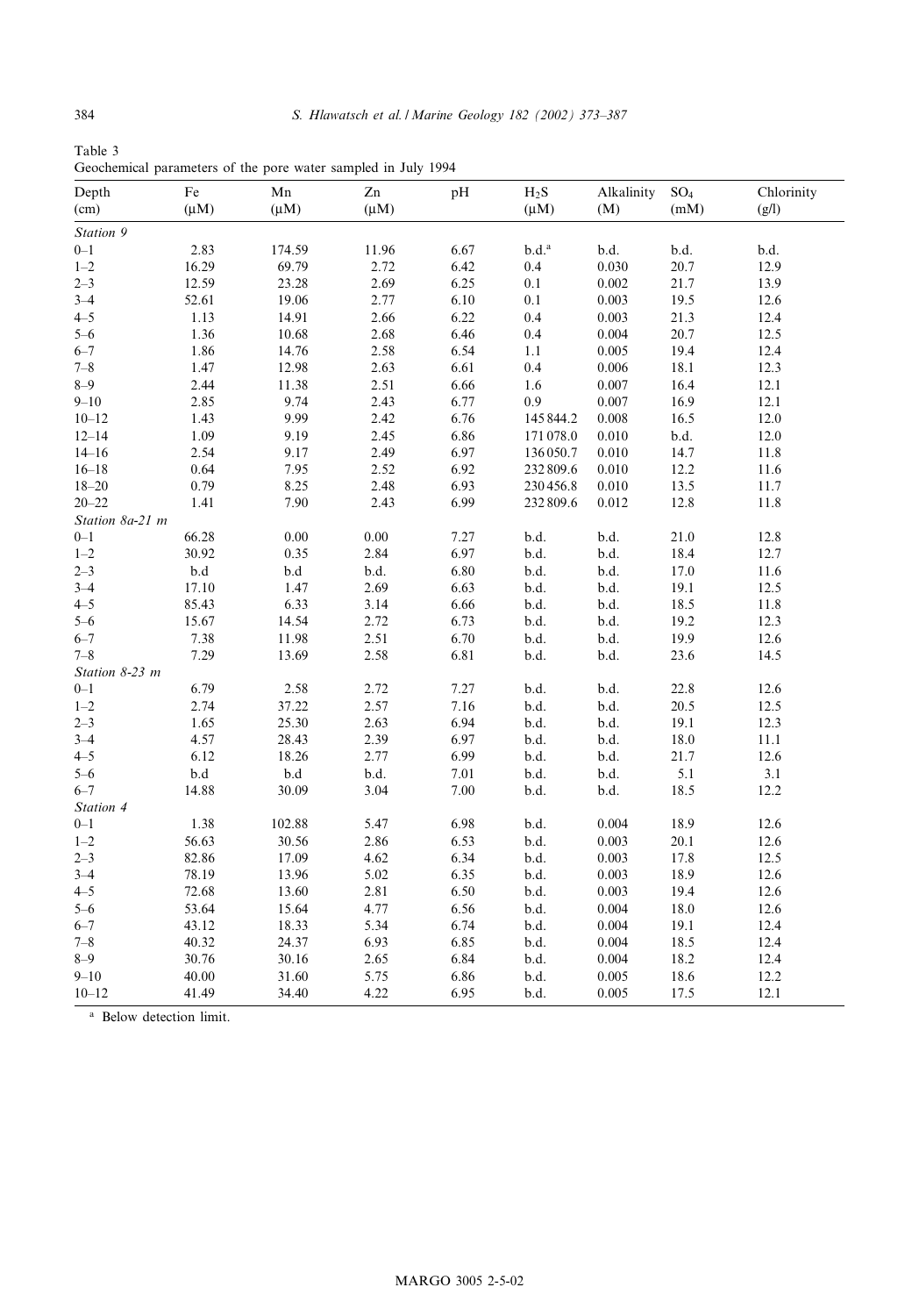

Fig. 9. The concentration of the total dissolved (filled circles) and the voltammetric labile element concentration (open circles) in the water column versus oxygen concentration shows that both fractions rise with decreasing  $O_2$  concentration. The enhanced concentration of Mn, Fe and Zn in the voltammetric labile fraction might be available for adsorption on the Mn- and Fe-(hydr)oxides of the ferro-manganese nodules.

the natural ligands are more stable in the fluffy layer than in the water column, indicating higher ligand concentrations in the fluffy layer. This could be expected due to the proximity of large amounts of organic matter and break-down products from the fluffy layer and pore waters. The Zn/natural ligand complex has the same stability in the water column as in the fluffy layer. This means that the enhanced concentrations of Cu in the dissolved phase are less available for adsorption onto the ferro-manganese nodules. Only very small amounts of organic complexed Cu may still be adsorbed onto the nodules. This is re flected in the relatively lower Cu concentration in the ferro-manganese nodules compared to the concentration in the fluffy layer and in particles of the water column: 88% of Zn of the system ends up in the ferro-manganese nodules compared to only 45% of the Cu (Fig. 11).

### 4. Conclusion

The trace elements Zn and Cu remobilize in the fluffy layer. This mobilization is controlled by the oxygen distribution, which influences the dissolution of Mn- and Fe- (hydr)oxides in the fluffy layer. The reduction in  $O_2$  in the bottom water is caused by the thermohaline stratification established regularly in summer in the western Baltic Sea. On the elevated, relatively more oxygenated till rise 'Blinkerhügel', Mn and Fe precipitate as Mn- and Fe(hydr)oxides around any available substrate and form ferro-manganese nodules. The mobilized Zn occurs in relatively weak complexes in the water column, while Cu forms stronger complexes. Zn is therefore available for sorption onto the ferro-manganese nodules to a larger extent than Cu. Accordingly, elevated Zn concentrations manifested in ferro-manganese nodules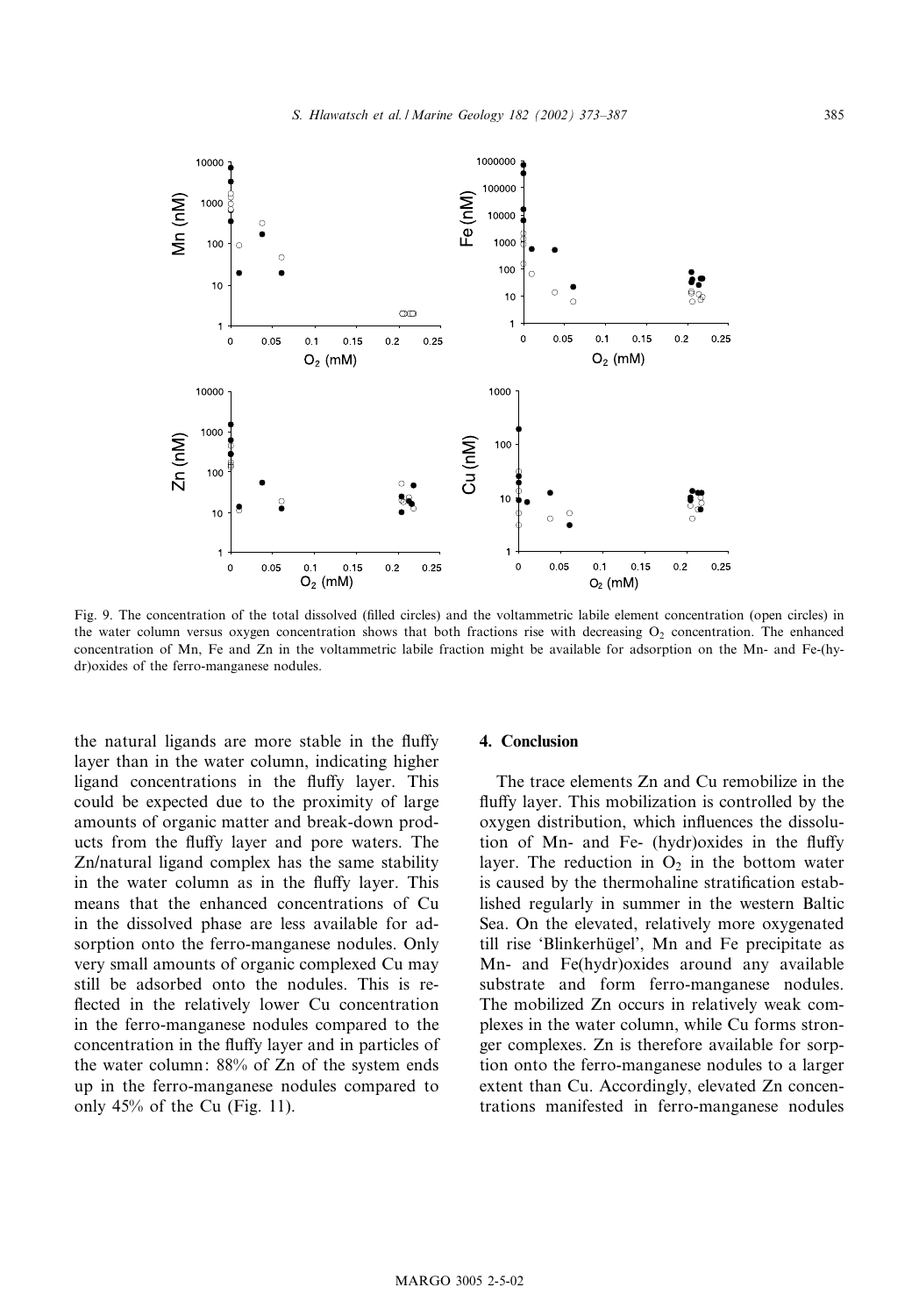

Fig. 10. Relative stability of natural complexes in the water column and the fluffy layer, expressed as log  $\alpha_{ML}$ . The results of all three profiles at the Blinkerhügel site are shown  $(squares = zinc; triangles = copper; rhombs = iron; open sym$ bols represent the fluffy layer).

may reflect the anthropogenic metal input into the Baltic Sea integrated over many years, while Cu is more retarded in the water column and therefore less significantly scavenged in the ferro-manganese nodules. The intense early-diagenetic regime in which the relatively fast growing ferro-manganese nodules occur clearly weakens their utility for retrospective trace element monitoring except for metals which are, like Zn, inorganically complexed.

#### Acknowledgements

We thank captain Albrecht and his crew of the RV Prof. A. Penck, the divers of the Institute for Baltic Sea Research, Warnemünde, and the team of A. Kordian for the excellent support at the sampling site. T. Leipe, A. Dahmke, F. Manheim and K. Wallmann helped with the sampling and provided useful discussions. C. Pohl helped with the analysis of the particulate fraction at her Chemistry Section laboratory of the Institute of Baltic Sea Research. D. Benesch, R. Rosenberg,



Fig. 11. Relative distribution of zinc and copper in the surface water, the fluffy layer and the ferro-manganese nodules.

J. Schulz, G. Böttcher and A. Ulrich assisted with sample preparation and analysis. R. Heath and two anonymous referees are thanked for their excellent reviews and editorial comments. The investigation was funded by the German Research Foundation (DFG HA 1834/3) and the Environmental European Research Organization (EERO).

#### References

- Berner, R.A., 1980. Early Diagenesis: A Theoretical Approach. Princeton University Press, Princeton, NJ, 256 pp.
- Berner, R.A., 1981. A new geochemical classification of sedimentary environments. Sediment. Petrol. 51, 359-365.
- Boström, K., Wiborg, L., Ingri, J., 1982. Geochemistry and origin of ferromanganese concretions in the Gulf of Bothnia. Mar. Geol. 50, 1-24.
- Brügmann, L., Matschulat, J., 1997. Zur Biogeochemie und Bilanzierung von Schwermetallen in der Ostsee. In: Matschulat, J. (Ed.), Geochemie und Umwelt-Relevante Prozesse in Atmo-, Pedo- und Hydrosphäre. Springer, Berlin, pp. 267-289.
- Campos, M.L.A.M., van den Berg, C.M.G., 1994. Determination of copper complexing ligand concentrations in cathodic stripping voltammetry with ligand competition by salicylaldoxime. Anal. Chim. Acta 284, 481^496.
- Davison, W., 1993. Iron and manganese in lakes. Earth Sci. Rev. 34, 119-163.
- De Vitre, R.R., Buffle, J., Perret, D., Baudat, R., 1988. A study of iron and manganese transformations at the  $O_2/S$